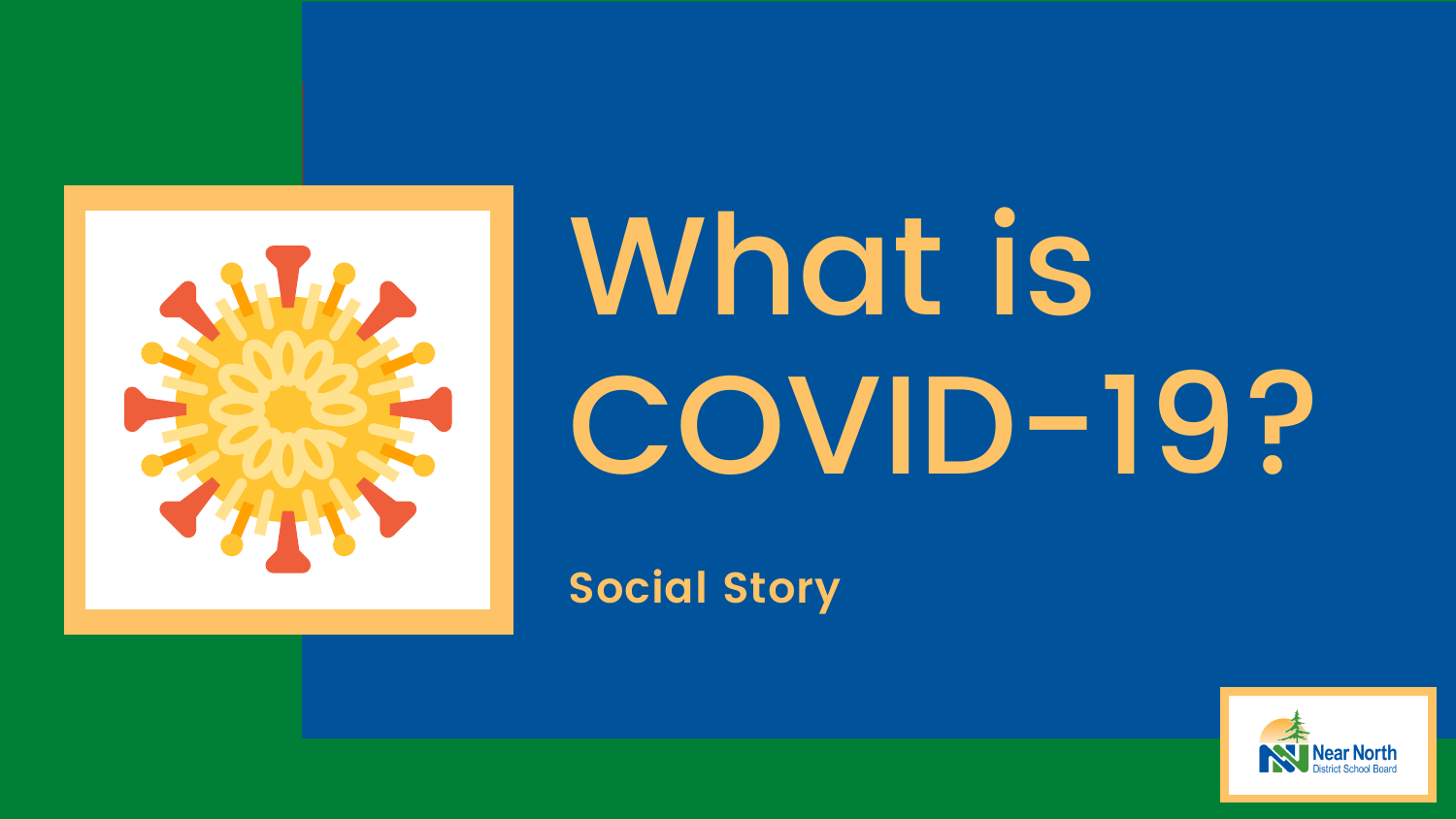**COVID-19 is the short name for Coronavirus Disease 2019.**

**It is a new virus and disease.**

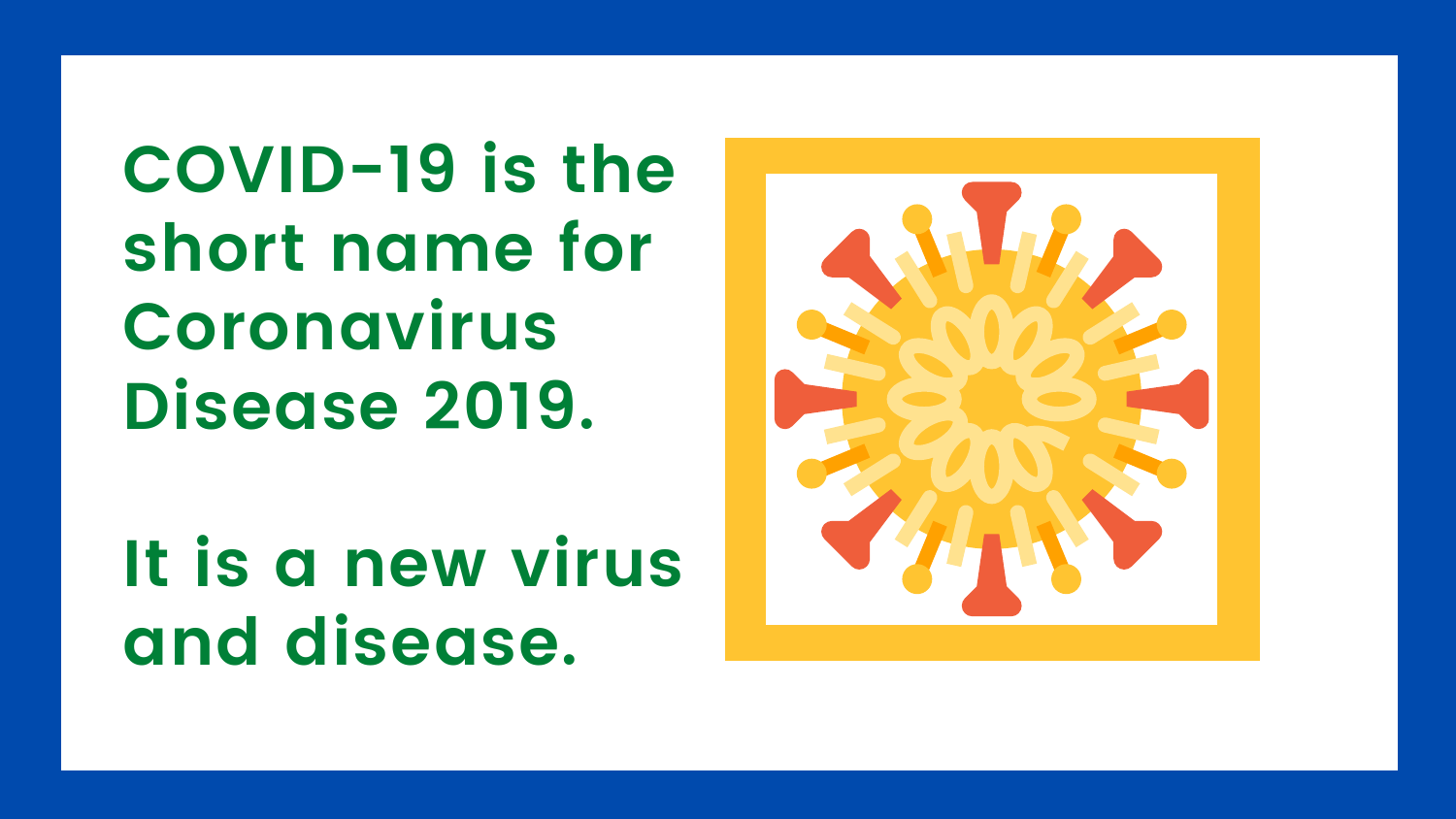# **COVID-19 is an infectious disease.**

**That means it is contagious and spreads easily from person to person.**

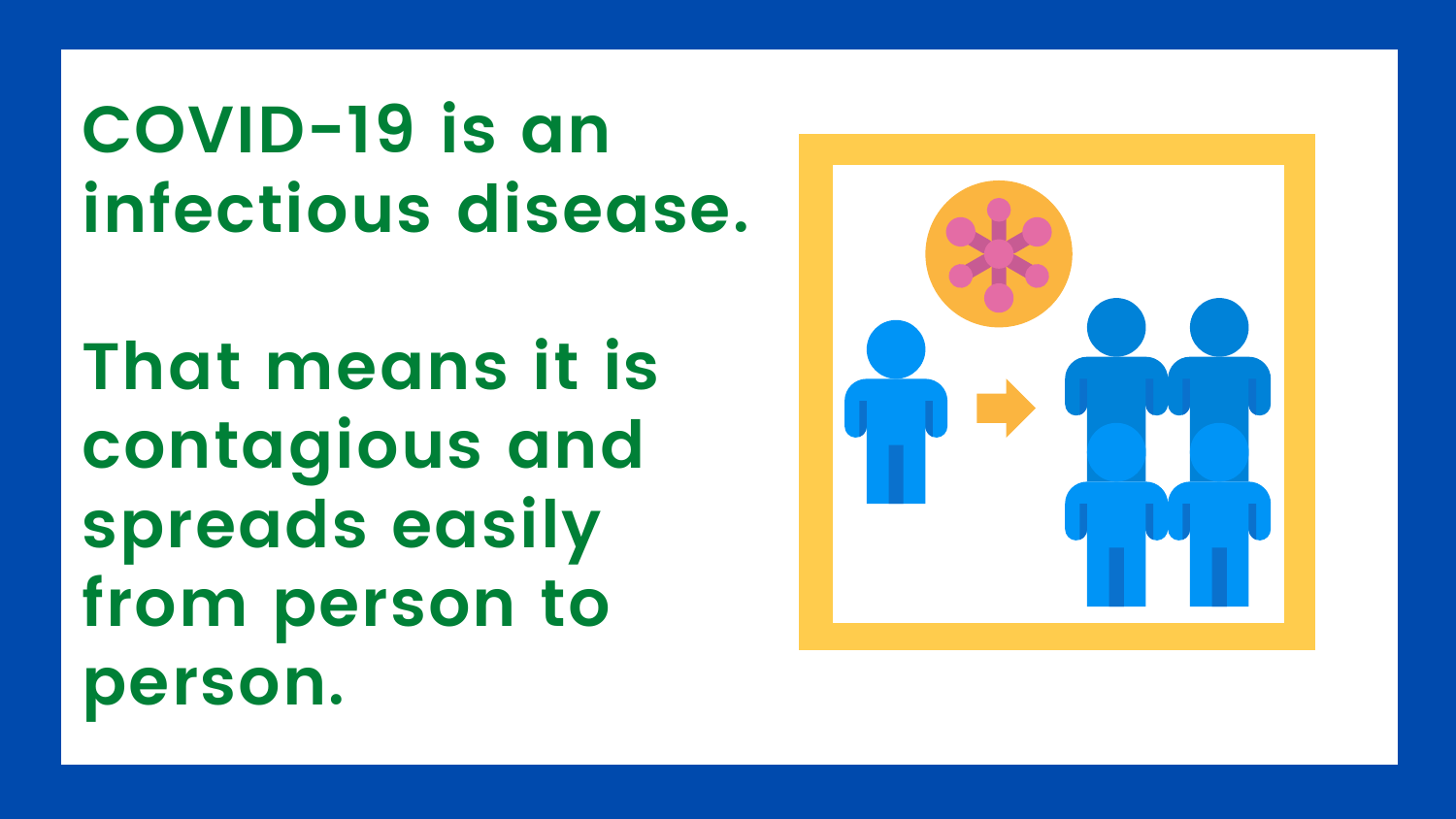**B e c a u s e C O V I D - 1 9 i s n e w a n d i n f e c t i o u s i t h a s c a u s e d a p a n d e m i c .**



It is affecting **p e o p l e i n c o u n t r i e s a l l a r o u n d t h e w o r l d .**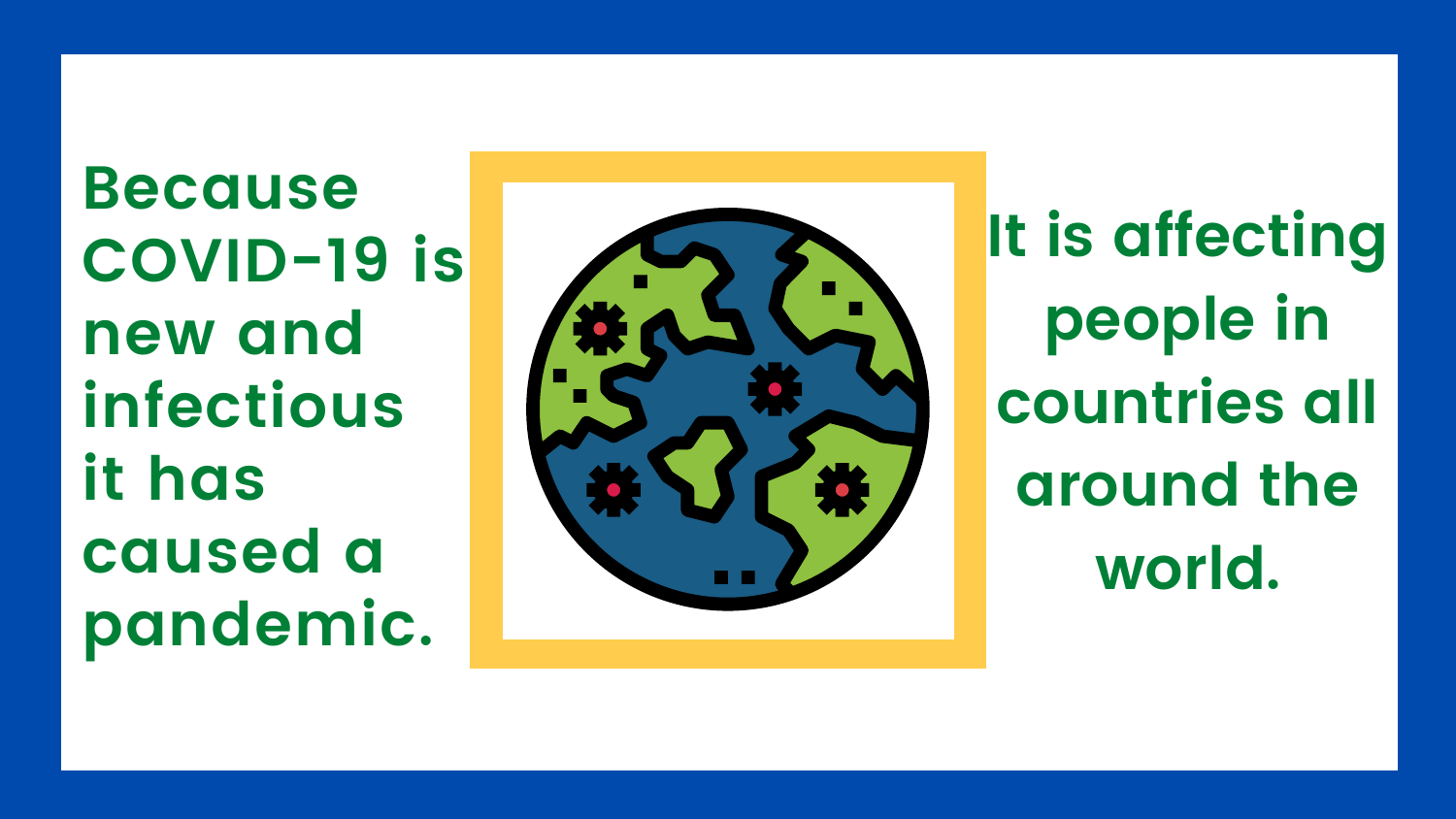**To help slow the spread of COVID-19 in our communities, many stores, restaurants, parks and schools closed.**

**They are starting to reopen with new rules to keep people safe.**



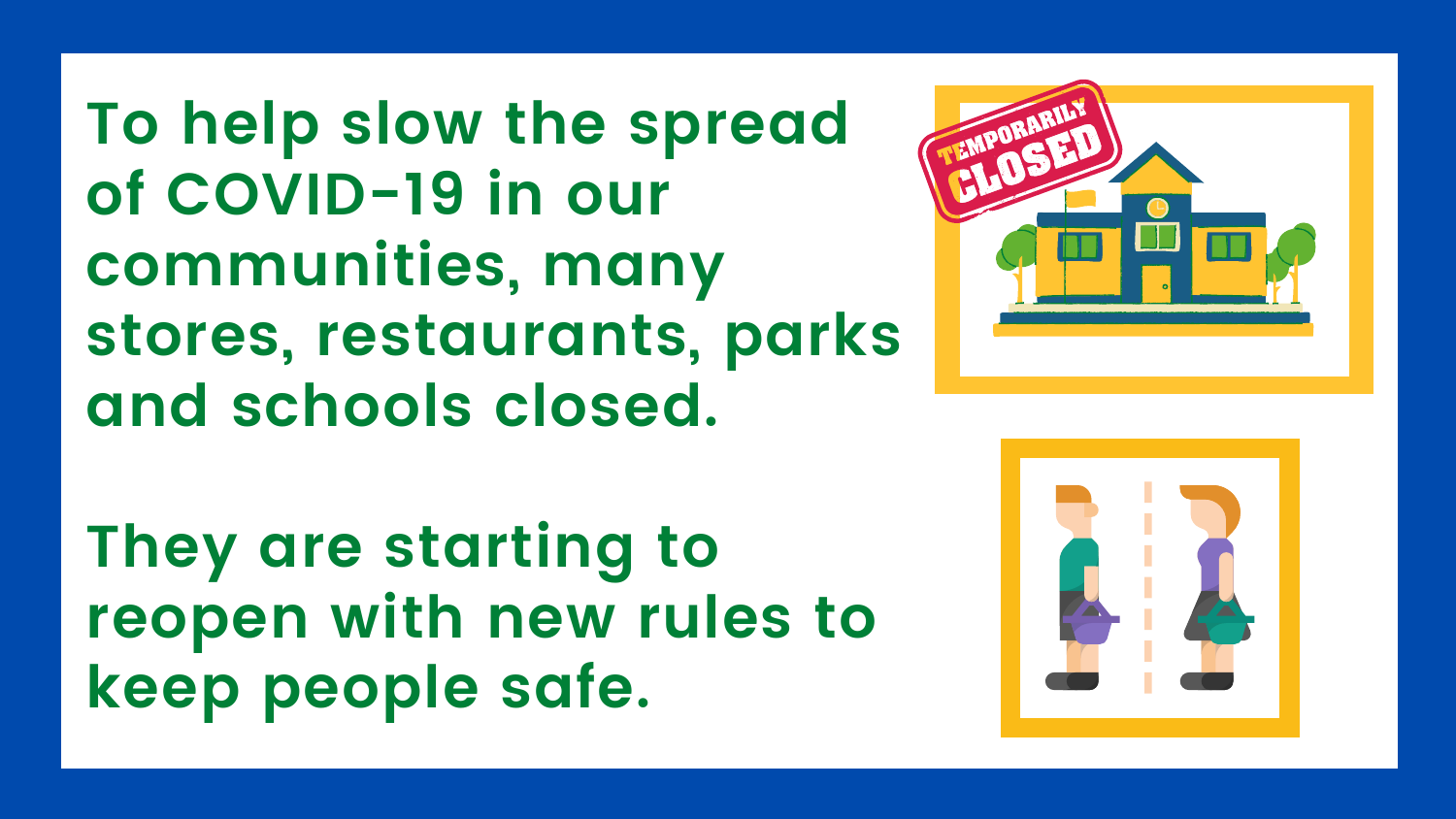# **To help slow the spread of COVID-19, I can...**



**wash my hands, avoid touching my face, cough and sneeze into my elbow and practice physical distancing.**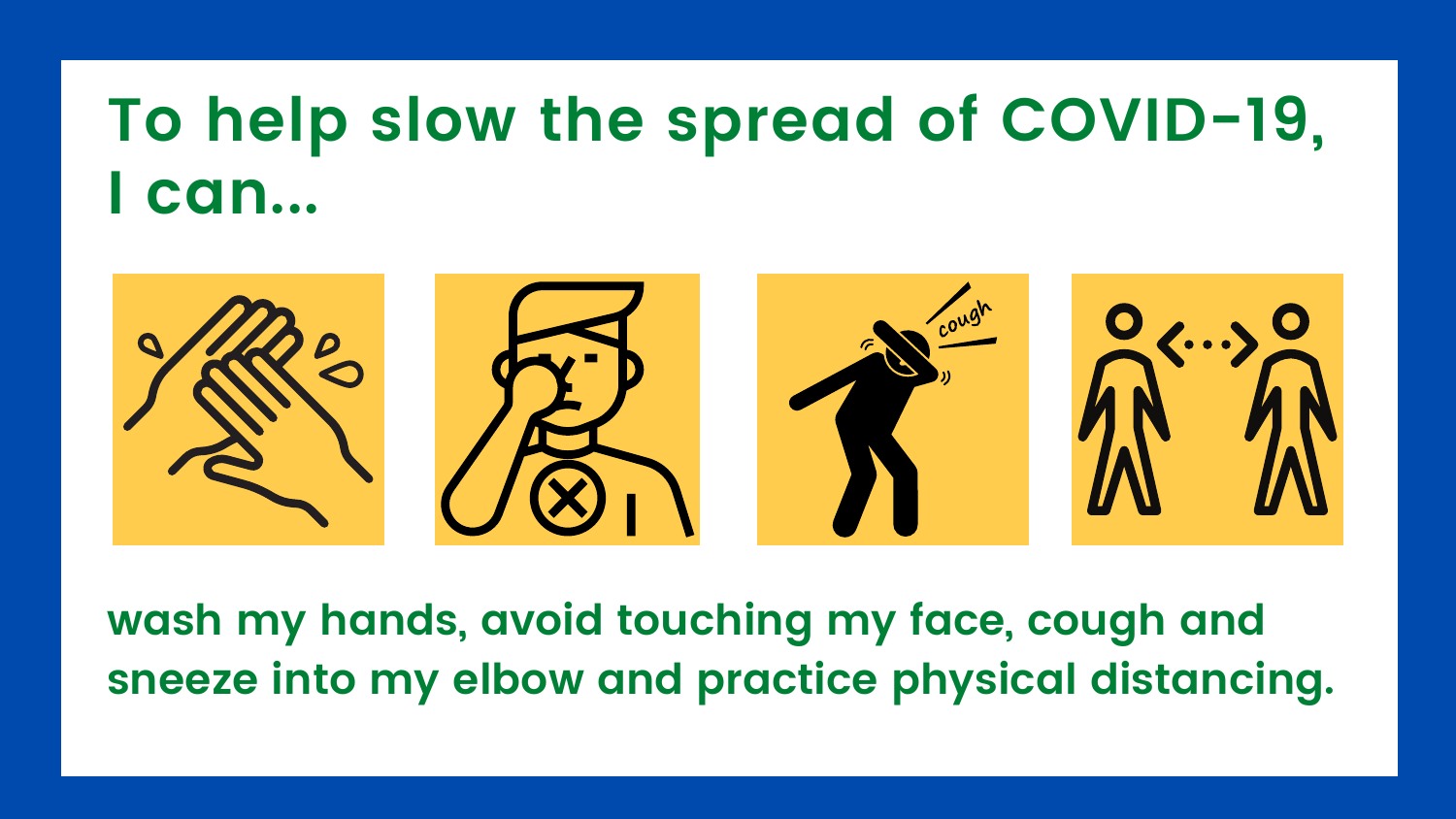# **People with COVID-19 may...**



**have a fever, chills, shortness of breath, lost sense of taste or smell, congestion, muscle aches and be really tired.**

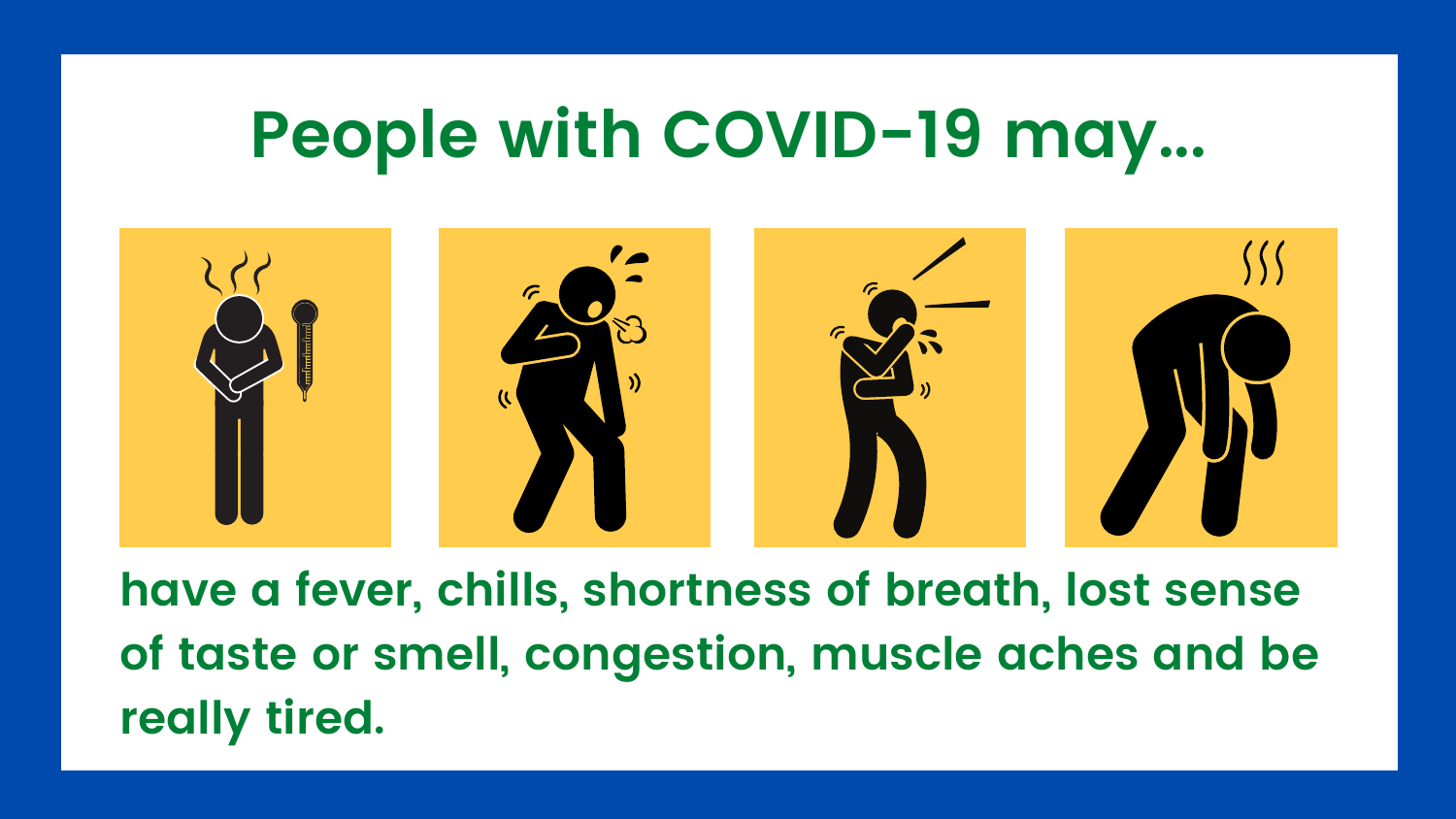# It is important to

remember that NOT everyone that is sick has COVID-19.

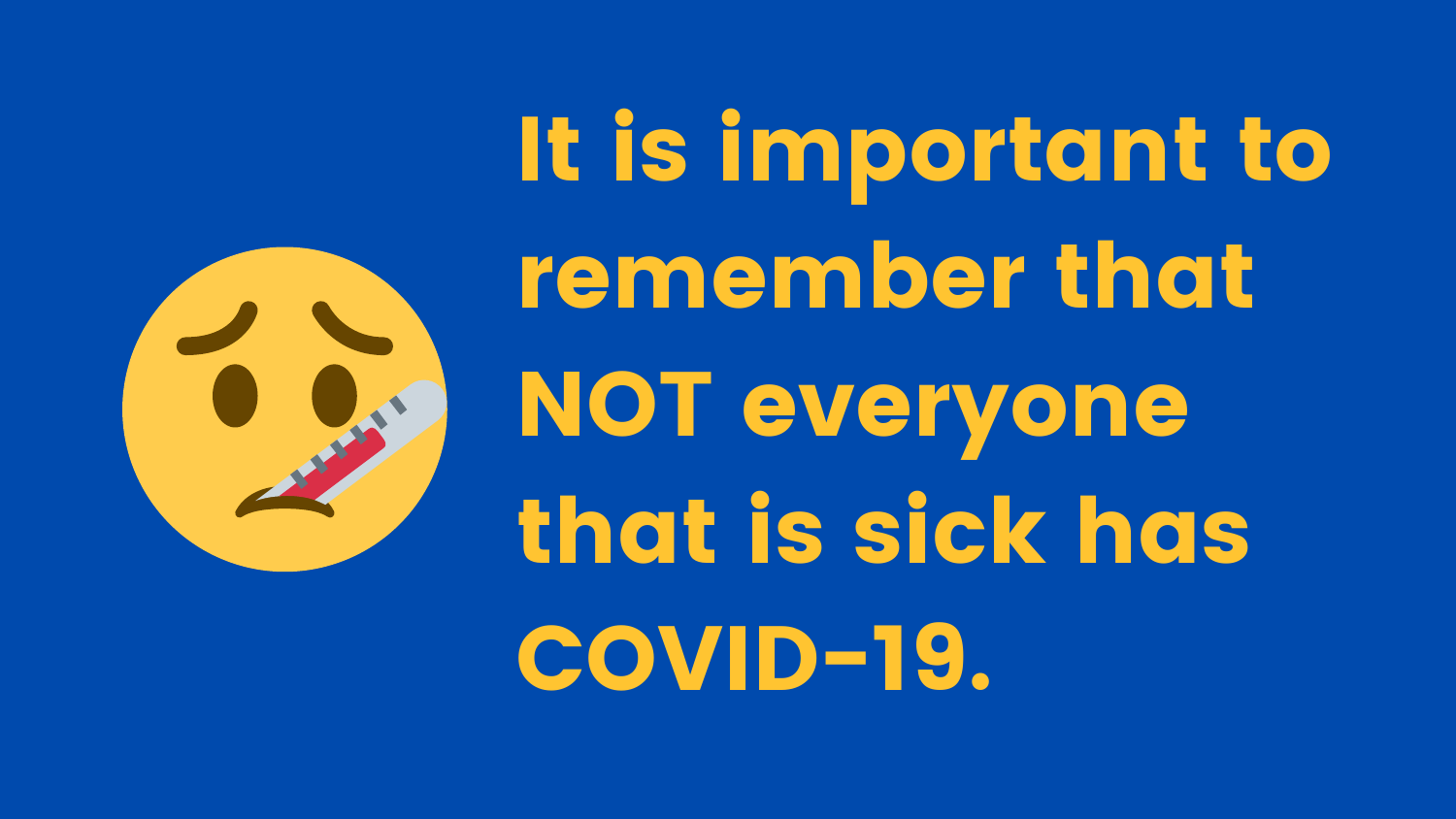**If I feel sick, I need to tell a parent, guardian or trusted adult. They will help me.**

**If I feel sick, I need to stay at home so I don 't get others sick.**